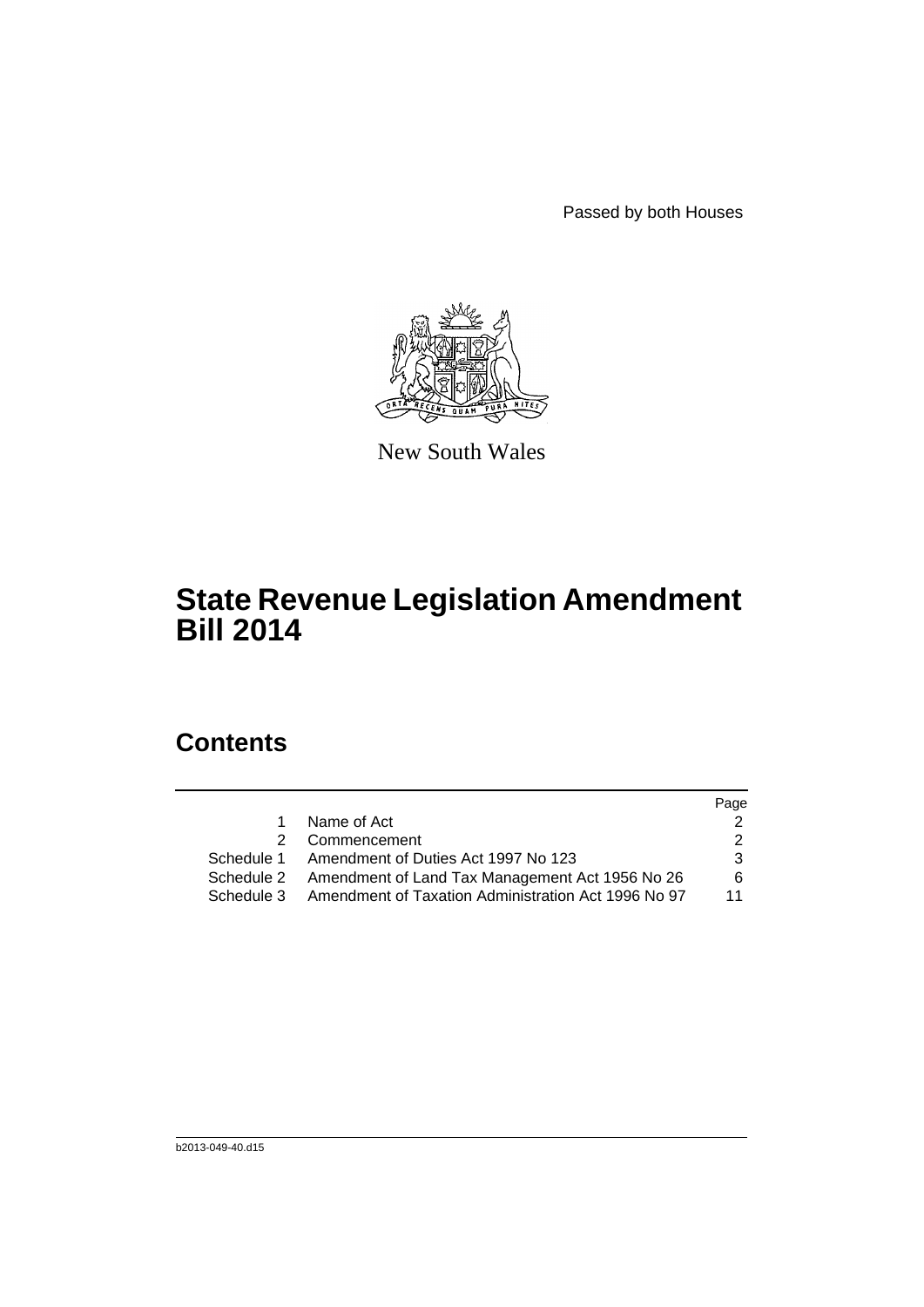*I certify that this public bill, which originated in the Legislative Assembly, has finally passed the Legislative Council and the Legislative Assembly of New South Wales.*

> *Clerk of the Legislative Assembly. Legislative Assembly, Sydney, , 2014*



New South Wales

# **State Revenue Legislation Amendment Bill 2014**

Act No , 2014

An Act to make miscellaneous amendments to certain State revenue legislation.

*I have examined this bill and find it to correspond in all respects with the bill as finally passed by both Houses.*

*Assistant Speaker of the Legislative Assembly.*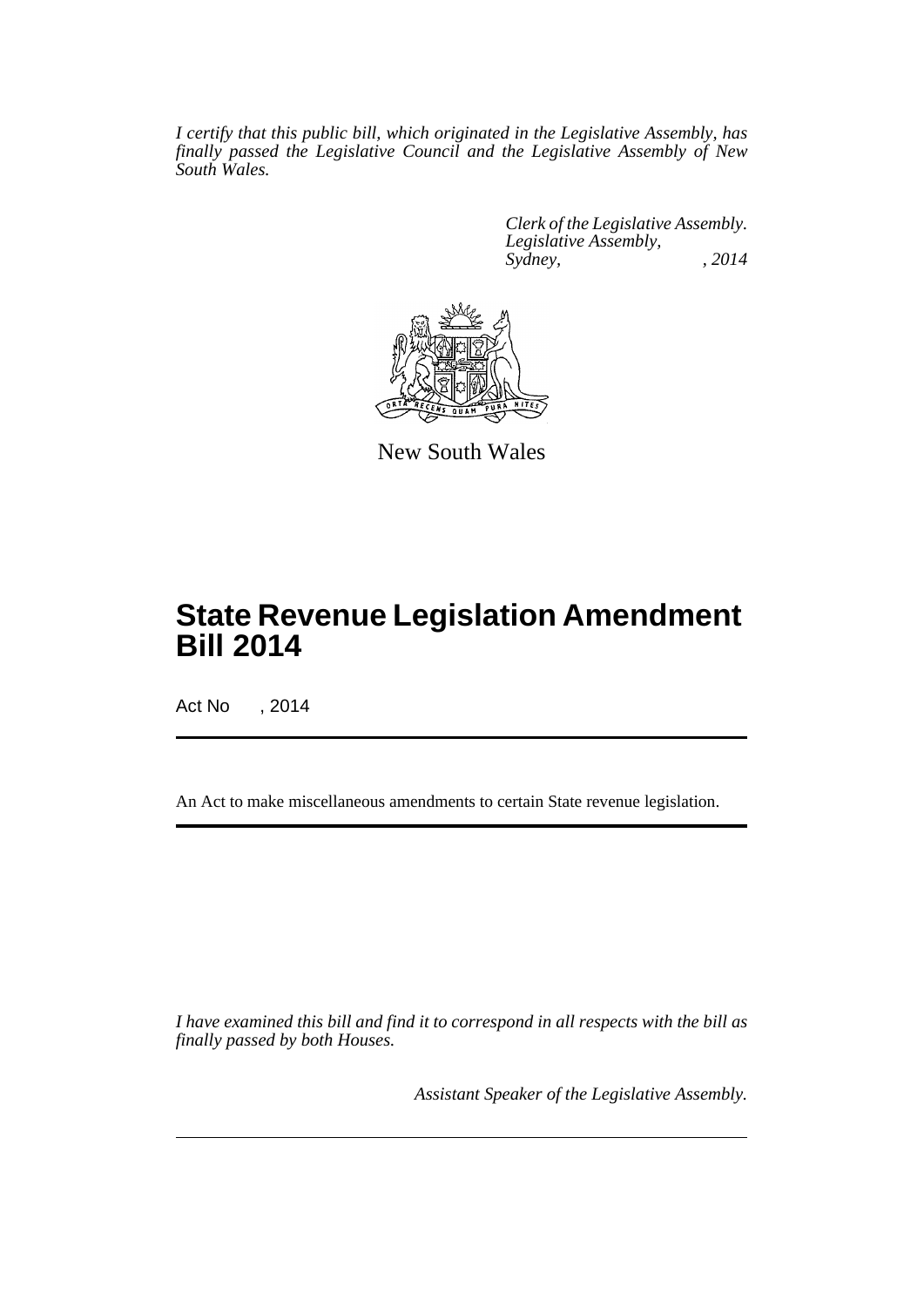## <span id="page-2-0"></span>**The Legislature of New South Wales enacts:**

### **1 Name of Act**

This Act is the *State Revenue Legislation Amendment Act 2014*.

# <span id="page-2-1"></span>**2 Commencement**

- (1) This Act commences on the date of assent to this Act, except as provided by subsection (2).
- (2) Schedule 1 commences on 1 July 2013, or the date of assent to this Act, whichever is the later.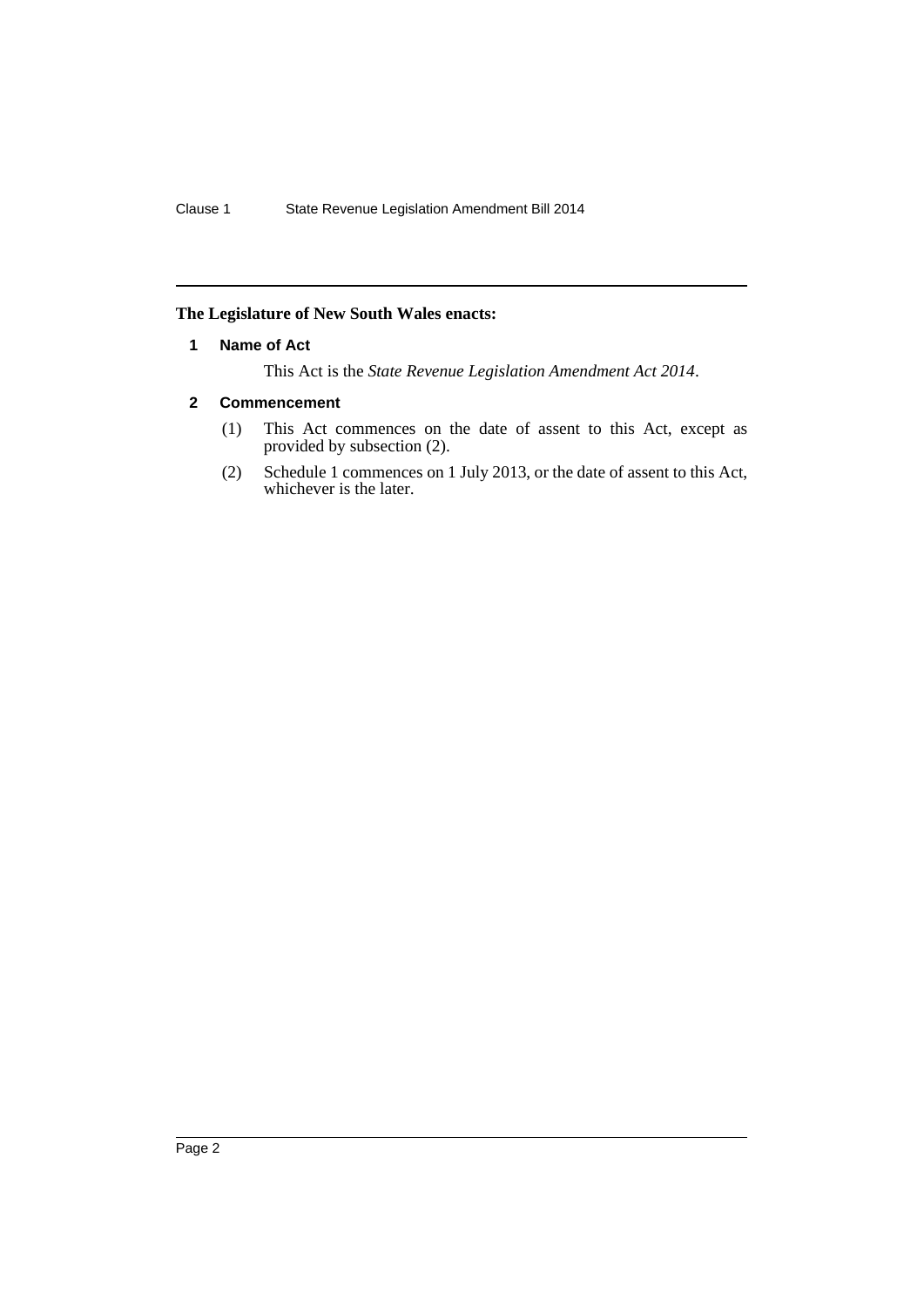Amendment of Duties Act 1997 No 123 Schedule 1

# <span id="page-3-0"></span>**Schedule 1 Amendment of Duties Act 1997 No 123**

# **[1] Section 54 Change in trustees**

Omit "a special trustee or" from section 54 (3).

Insert instead "a special trustee, a trustee of a self managed superannuation fund or a".

### **[2] Section 68 Exemptions—break-up of marriages and other relationships**

Omit the definitions of *matrimonial property* and *relationship property* from section 68 (5).

Insert in alphabetical order:

*matrimonial property* means property in relation to the parties to a marriage or of either of them (within the meaning of the *Family Law Act 1975* of the Commonwealth), including any property treated as property in relation to the parties or of either of them as a result of an order made under that Act.

#### *relationship property*:

- (a) in relation to a de facto relationship, means property in relation to the parties to the de facto relationship or of either of them (within the meaning of the *Family Law Act 1975* of the Commonwealth), including any property treated as property in relation to the parties or of either of them as a result of an order made under that Act, or
- (b) in relation to a domestic relationship, means property of the parties to the relationship or of either of them.

## **[3] Section 149 What is a "relevant acquisition"?**

Omit "transactions" from section 149 (1) (a) (iii).

Insert instead "acquisitions".

#### **[4] Section 152 Acquisition statements**

Insert "within 3 months after the relevant acquisition is made" after "Chief Commissioner" in section 152 (1).

#### **[5] Section 163B Exemption—break-up of marriages and other relationships**

Omit the definitions of *matrimonial property* and *relationship property* from section 163B (8).

Insert in alphabetical order:

*matrimonial property* means property in relation to the parties to a marriage or of either of them (within the meaning of the *Family*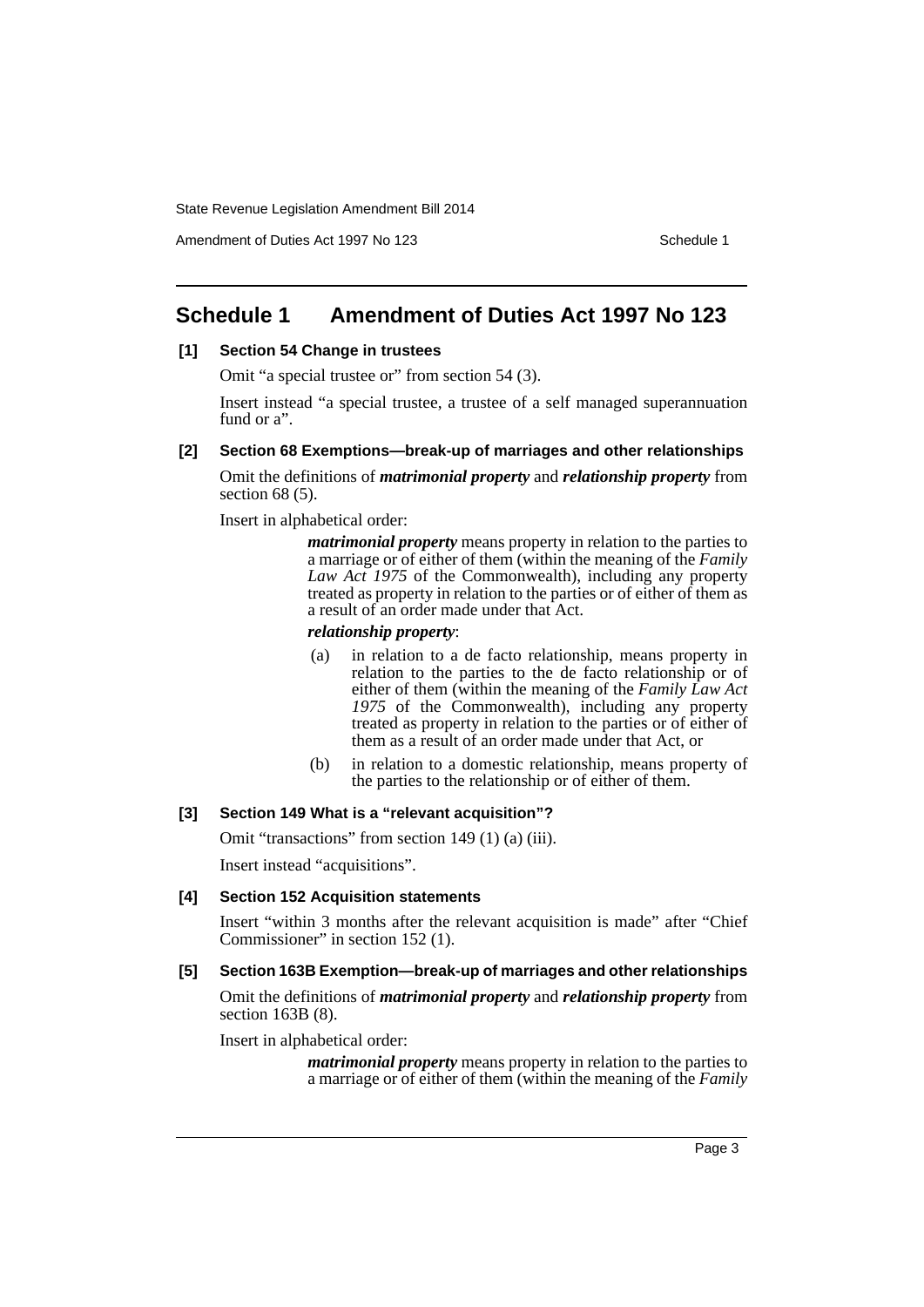Schedule 1 Amendment of Duties Act 1997 No 123

*Law Act 1975* of the Commonwealth), including any property treated as property in relation to the parties or of either of them as a result of an order made under that Act.

#### *relationship property*:

- (a) in relation to a de facto relationship, means property in relation to the parties to the de facto relationship or of either of them (within the meaning of the *Family Law Act 1975* of the Commonwealth), including any property treated as property in relation to the parties or of either of them as a result of an order made under that Act, or
- (b) in relation to a domestic relationship, means property of the parties to the relationship or of either of them.

## **[6] Schedule 1 Savings, transitional and other provisions**

Insert after Part 39:

# **Part 40 Provisions consequent on enactment of State Revenue Legislation Amendment Act 2014**

#### **107 Definition**

In this Part:

*amending Act* means the *State Revenue Legislation Amendment Act 2014*.

# **108 General application of amendments**

- (1) An amendment made to Chapter 2 by the amending Act applies in respect of a dutiable transaction that occurs on or after the commencement of the amendment.
- (2) However, an amendment made to Chapter 2 by the amending Act does not apply to a transfer of dutiable property made in conformity with an agreement for sale or transfer of the dutiable property that was entered into before the commencement of the amendment.
- (3) Any other amendment made to this Act by the amending Act applies in relation to any liability for duty that arises on or after the commencement of the amendment.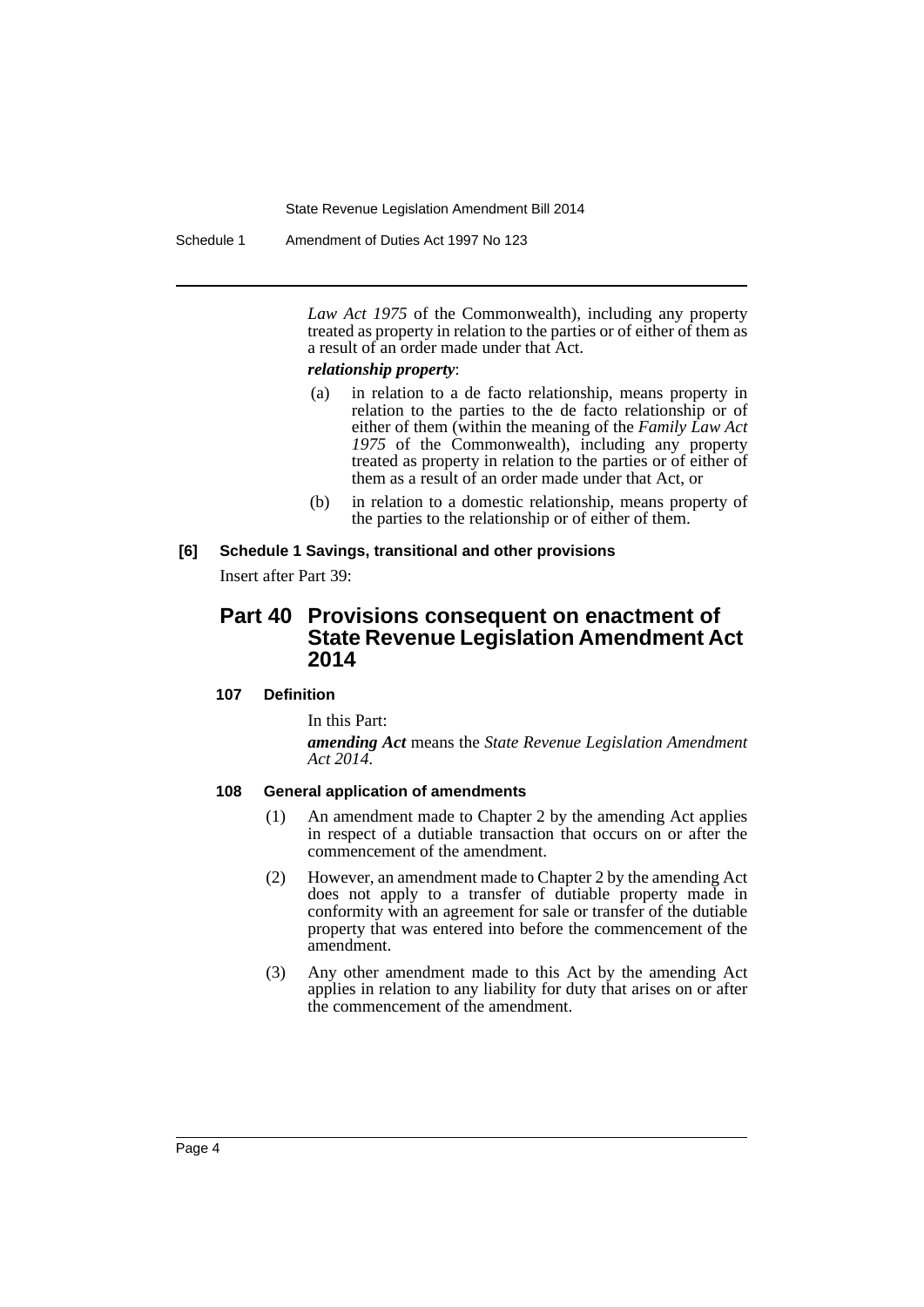Amendment of Duties Act 1997 No 123 Schedule 1

#### **109 Application of amendments to landholder duty**

- (1) A landholder duty amendment does not apply to an acquisition in a landholder that is made on or after the commencement of the landholder duty amendment, if the acquisition is made in conformity with an agreement for sale first executed before that commencement.
- (2) This Act applies in respect of such an acquisition as if the landholder duty amendment had not been made.
- (3) In this clause, a *landholder duty amendment* means an amendment made by the amending Act to Chapter 4.

#### **[7] Dictionary, clause 1**

Insert "or discretionary trust" after "public unit trust scheme" wherever occurring in paragraphs (d) and (e) of the definition of *related person*.

#### **[8] Dictionary, clause 2 (4) and (5)**

Insert after clause 2 (3):

- (4) A trustee of a complying superannuation fund and the trustee for another complying superannuation fund are considered to be associated persons under subclause (1) (d) only if:
	- (a) a member of the first fund who holds a significant interest in that fund is also a member of the other fund and holds a significant interest in that other fund, or
	- (b) a member of the first fund holds a significant interest in the first fund and a related person to that member (who is a member of the other fund) holds a significant interest in the other fund.
- (5) A member of a complying superannuation fund holds a *significant interest* in the fund if the member has an interest in the fund that (either alone or when aggregated with the interests in the fund held by related persons who are members of the fund) is an interest of more than 20%.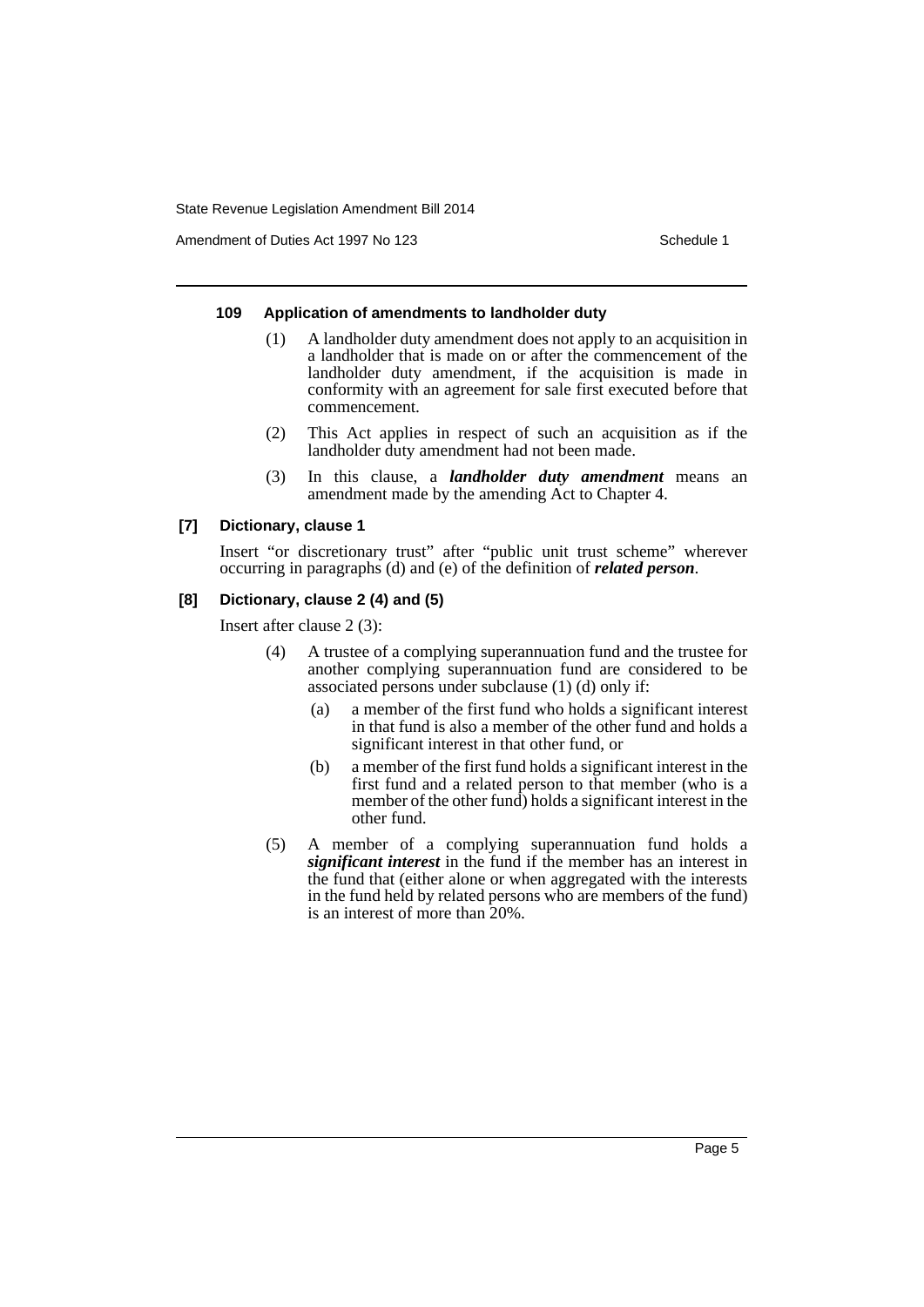Schedule 2 Amendment of Land Tax Management Act 1956 No 26

# <span id="page-6-0"></span>**Schedule 2 Amendment of Land Tax Management Act 1956 No 26**

# **[1] Section 3 Definitions**

Insert in alphabetical order in section 3 (1):

*unit trust* means a trust in respect of which the beneficiaries of the trust are owners of units in the trust and each unit holder, or each unit holder of a particular class:

- (a) is entitled, as a beneficiary of the trust, to participate in any income or capital distributions (or both) of the trust, and
- (b) the amount or proportion of any income or capital distribution to which the unit holder is entitled is based on the number or class of units owned by the person (or both).

## **[2] Section 3A Special trust—meaning**

Insert after section 3A (3B) (b):

- (c) if the trust is a unit trust:
	- (i) there must be only one class of units issued, and
	- (ii) the proportion of trust capital to which a unit holder is entitled on a winding up or surrender of units must be fixed and must be the same as the proportion of income of the trust to which the unit holder is entitled.

## **[3] Section 10 Land exempted from tax**

Omit section 10 (1) (d). Insert instead:

(d) land owned by or in trust for a charitable body,

# **[4] Section 10 (1) (g) (ii)**

Omit the subparagraph. Insert instead:

(ii) a school registered under the *Education Act 1990*,

# **[5] Section 10 (1) (g) (iv)**

Omit the subparagraph. Insert instead:

(iv) a charitable body,

## **[6] Section 10 (1) (u) and (v)**

Insert after section 10 (1) (t):

(u) land that is used solely for the provision of an approved education and care service (within the meaning of the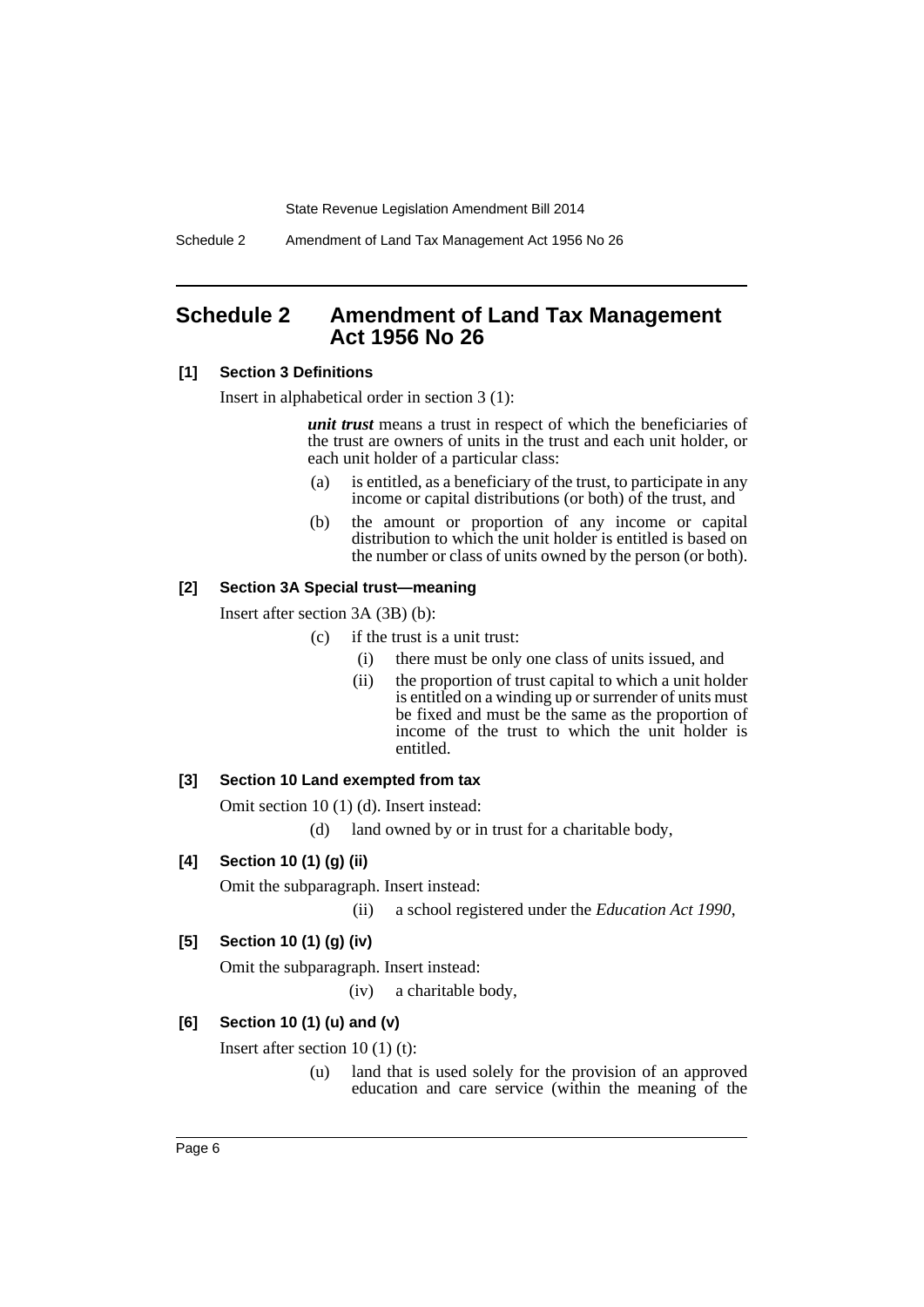Amendment of Land Tax Management Act 1956 No 26 Schedule 2

*Children (Education and Care Services) National Law (NSW)*), but only if:

- (i) the service is provided by an approved provider under that Law, and
- (ii) the land is the place where children are educated or cared for by the service,
- (v) land that is used solely for the provision of an approved education and care service (within the meaning of the *Children (Education and Care Services) Supplementary Provisions Act 2011*), but only if:
	- (i) the service is a centre based education and care service within the meaning of that Act, and
	- (ii) the service is provided by an approved provider under that Act, and
	- (iii) the land is the place where children are educated or cared for by the service.

#### **[7] Section 10 (5)**

Insert in alphabetical order:

*charitable body* means a body corporate, society, institution or other body carried on solely for charitable or educational purposes and not for pecuniary profit.

#### **[8] Section 10AA Exemption for land used for primary production**

Omit section 10AA (4). Insert instead:

- (4) For the purposes of this section, land is *rural land* if:
	- (a) the land is zoned rural, rural residential, non-urban or large lot residential under a planning instrument, or
	- (b) the land has another zoning under a planning instrument, and the zone is a type of rural zone under the standard instrument prescribed under section 33A (1) of the *Environmental Planning and Assessment Act 1979*, or
	- (c) the land is not within a zone under a planning instrument but the Chief Commissioner is satisfied the land is rural land.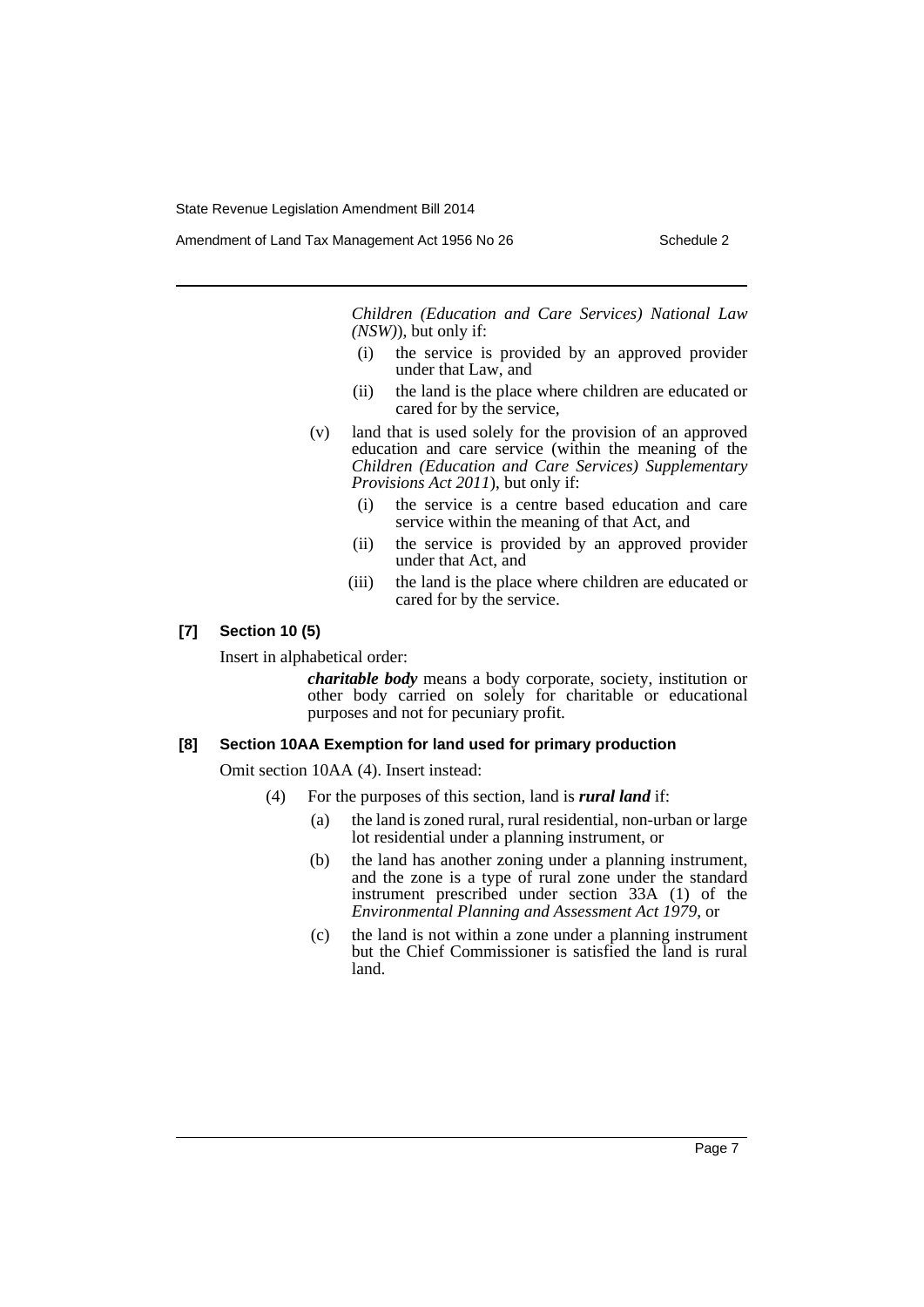Schedule 2 Amendment of Land Tax Management Act 1956 No 26

#### **[9] Section 20**

Omit the section. Insert instead:

#### **20 Holder of limited estate taken to be owner**

- (1) The following persons are taken to be owners of land and are to be assessed for land tax accordingly:
	- (a) the owner of any freehold estate in land less than the fee-simple (a *limited estate*),
	- (b) any person entitled to an estate in the land in reversion or remainder.
- (2) For that purpose:
	- (a) the owner of the limited estate is taken to be the primary taxpayer, and
	- (b) the person entitled to an estate in the land in reversion or remainder is taken to be the secondary taxpayer, and
	- (c) there is to be deducted from the land tax payable by the secondary taxpayer in respect of the land such amount (if any) as is necessary to prevent double taxation.
- (3) If the limited estate is a life estate, the life tenant under the life estate is taken to be an owner of the land to the exclusion of any person entitled to an estate in the land in reversion or remainder, but only if:
	- (a) the life estate was created by the express terms of a will (and not by the exercise of a discretion conferred by a will), and
	- (b) the duration of the life estate is based on the life of the tenant and not the life of some other person.
- (4) This section does not apply if the limited estate is a freehold estate arising by virtue of a lease for life under a lease or an agreement for lease.

#### **[10] Schedule 1AA Family unit trusts—special provisions**

Omit clause 1 from the Schedule.

#### **[11] Schedule 1A Principal place of residence exemption**

Omit "clause" wherever occurring in clause 2 (3) and (4). Insert instead "Schedule".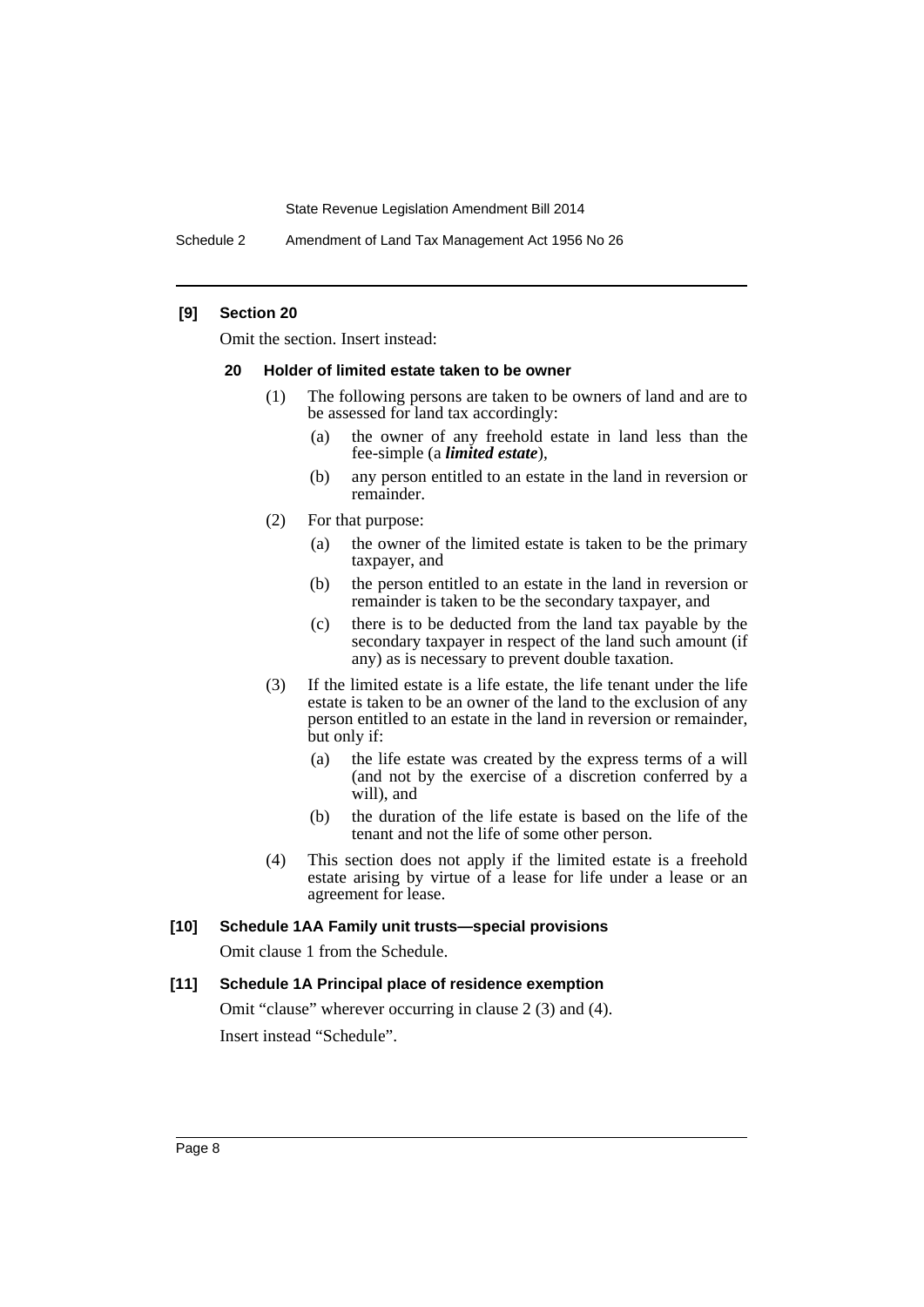Amendment of Land Tax Management Act 1956 No 26 Schedule 2

#### **[12] Schedule 1A, clause 7 Concession for change to principal place of residence**

Omit "owner, and" from clause 7 (2) (c) (ii). Insert instead "owner.".

#### **[13] Schedule 1A, clause 7 (2) (d)**

Omit the paragraph.

#### **[14] Schedule 1A, clause 7 (3) and (3A)**

Omit clause 7 (3). Insert instead:

- (3) The principal place of residence exemption cannot be claimed for both a former residence and a new residence under this clause for more than one taxing date.
- (3A) A principal place of residence exemption that applies, by operation of this clause, to land not actually used and occupied by a person at the relevant taxing date is revoked if the person is not actually using and occupying the new residence as his or her principal place of residence by the next taxing date immediately following the relevant taxing date.

# **[15] Schedule 1A, clause 7 (5)**

Omit the subclause.

### **[16] Schedule 1A, clause 8 (1)**

Omit the subclause. Insert instead:

- (1) A person is taken, for the purpose of the principal place of residence exemption, to continue to use and occupy land formerly used and occupied by the person as a principal place of residence (a *former residence*), after the person ceases to so use and occupy the former residence, if the Chief Commissioner is satisfied that:
	- (a) the person used and occupied the former residence as a principal place of residence for a continuous period of at least  $\vec{6}$  months, and
	- (b) the person does not own any other land used and occupied by the person as a principal place of residence.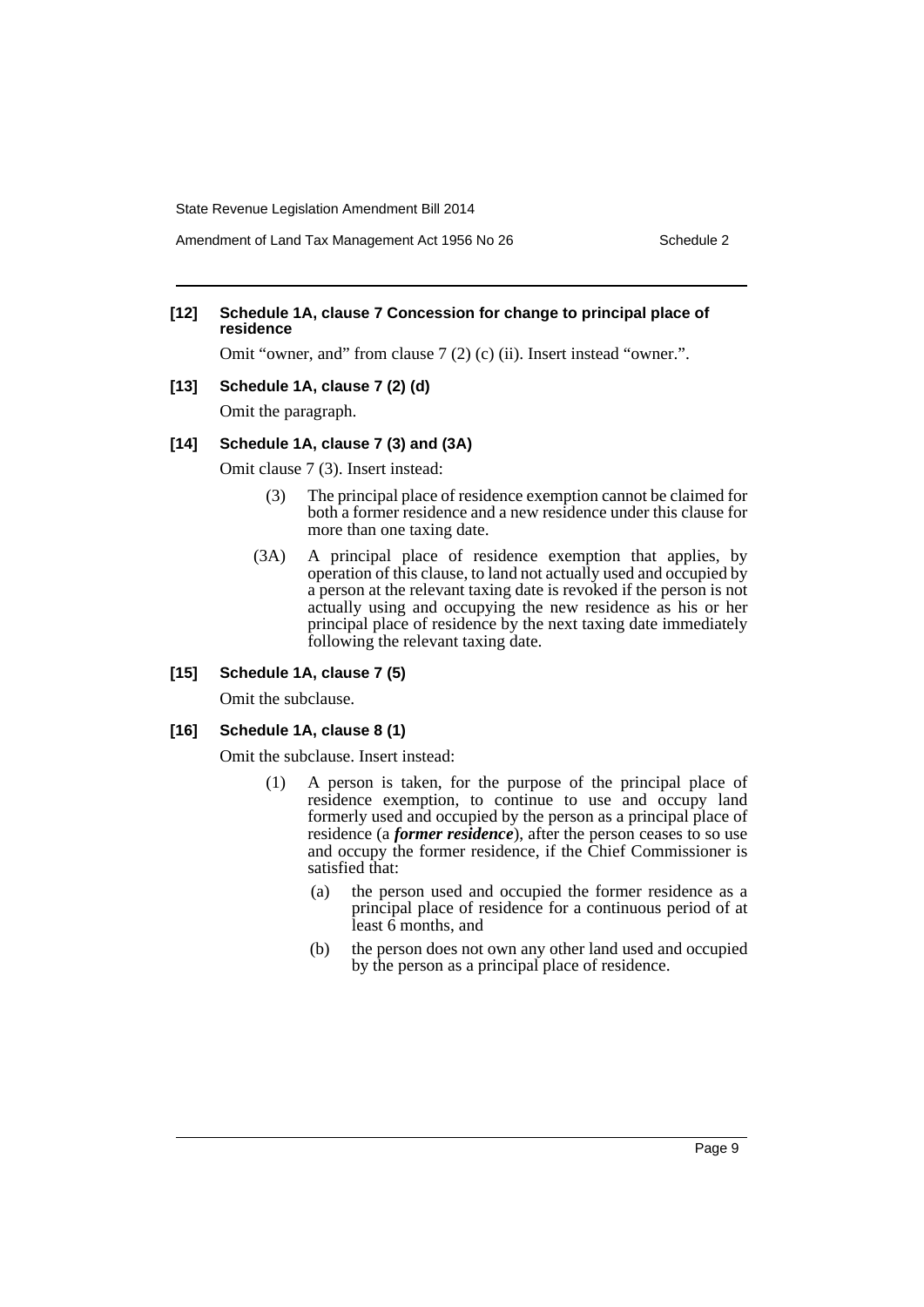Schedule 2 Amendment of Land Tax Management Act 1956 No 26

### **[17] Schedule 1A, clause 11 (5A)**

Insert after clause 11 (5):

(5A) To avoid doubt, land that is taken to be owned by more than one person under this Act is taken, for the purposes of this clause, to be jointly owned by them.

**Note.** See, for example, sections 20 and 25.

#### **[18] Schedule 1A, clause 11 (6), note**

Insert "Section 20 provides for circumstances in which a life tenant is taken to be the owner of land, to the exclusion of another owner (including a company)." before "Section 21A".

#### **[19] Schedule 2 Savings and transitional provisions**

Insert after Part 26:

# **Part 27 Provisions consequent on enactment of State Revenue Legislation Amendment Act 2014**

# **55 General application of amendments**

The amendments made to this Act by the *State Revenue Legislation Amendment Act 2014* apply to the assessment of land tax liability in respect of the 2014 land tax year and subsequent land tax years.

## **56 Amendments relating to child care services**

Section 10 (1) (u) and (v), as inserted by the *State Revenue Legislation Amendment Act 2014*, extend to the assessment of land tax liability in respect of the 2013 land tax year.

### **57 Fixed trusts**

A unit trust that satisfies the relevant criteria referred to in section 3A, as amended by the *State Revenue Legislation Amendment Act 2014*, by the end of 30 June 2013 is taken to be a fixed trust under section 3A (3) in relation to the 2013 land tax year.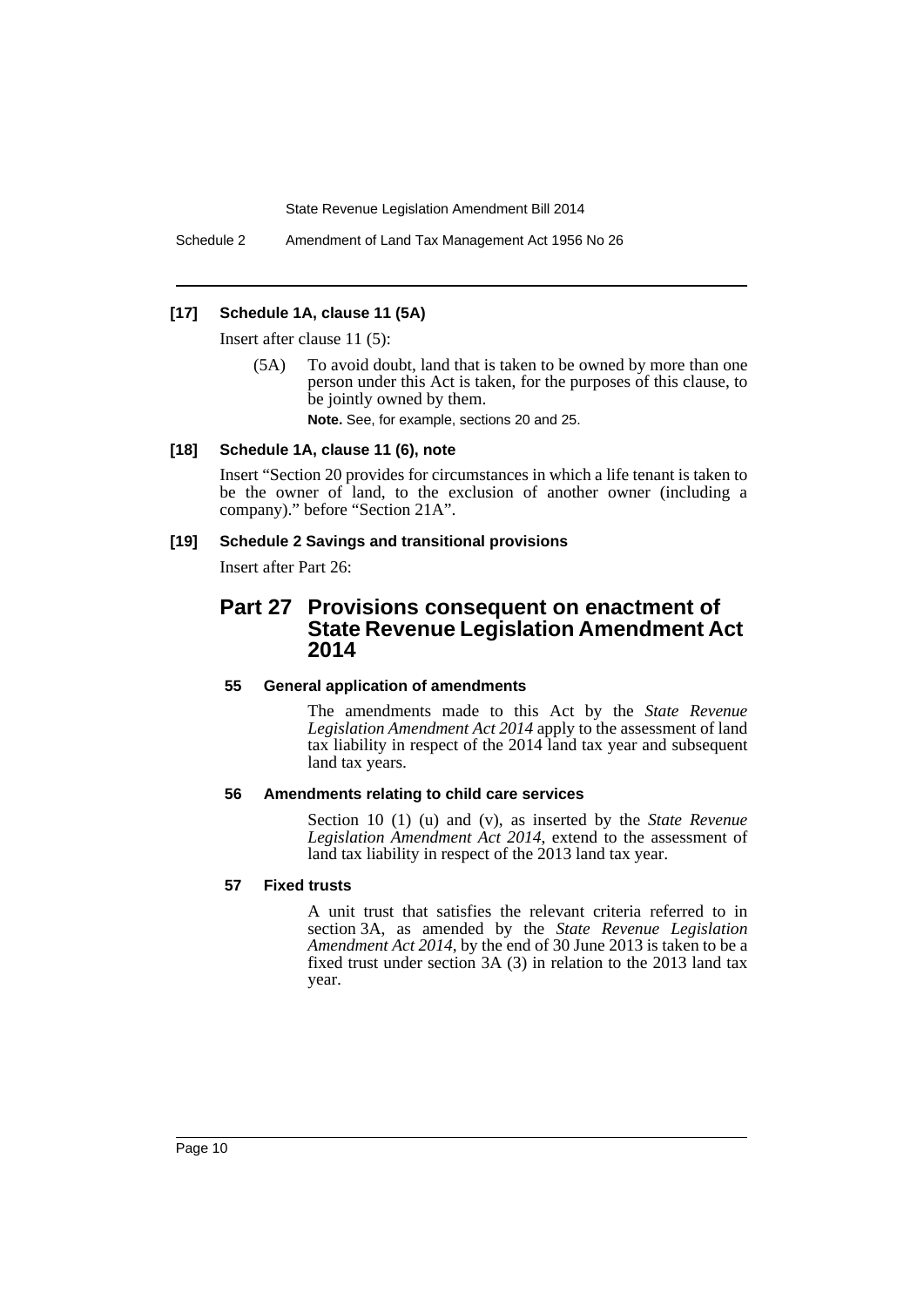Amendment of Taxation Administration Act 1996 No 97 Schedule 3

# <span id="page-11-0"></span>**Schedule 3 Amendment of Taxation Administration Act 1996 No 97**

#### **[1] Section 47A Definitions**

Omit the definition of *assessment amount*. Insert instead:

#### *corporate tax liability* means:

- (a) the amount of tax that a corporation has been assessed as being liable to pay, as set out in a notice of assessment issued to the corporation, and
- (b) any interest or penalty tax payable in respect of an amount referred to in paragraph (a).

#### **[2] Section 47A, definition of "special arrangement"**

Omit "an assessment amount". Insert instead "a corporate tax liability".

#### **[3] Section 47B Liability of directors and former directors of corporation for failure to pay corporate tax liability**

Omit "an assessment amount" and "the assessment amount" wherever occurring in section 47B (1) and (3)–(5).

Insert instead "a corporate tax liability" and "the corporate tax liability" respectively.

# **[4] Section 47B (2) and (2A)**

Omit section 47B (2). Insert instead:

- (2) A *compliance notice* is a notice that advises a director or former director of a corporation that he or she will be liable to pay a corporate tax liability of the corporation if the failure to pay the corporate tax liability is not rectified before the end of a period specified in the notice (the *compliance period*).
- (2A) The compliance period is to be a period of not less than 21 days from the date the notice is served on the director or former director.

#### **[5] Section 47B (3)**

Insert "before the end of the compliance period" after "if".

#### **[6] Section 47B (4)**

Omit "within the period specified in the compliance notice". Insert instead "before the end of the compliance period".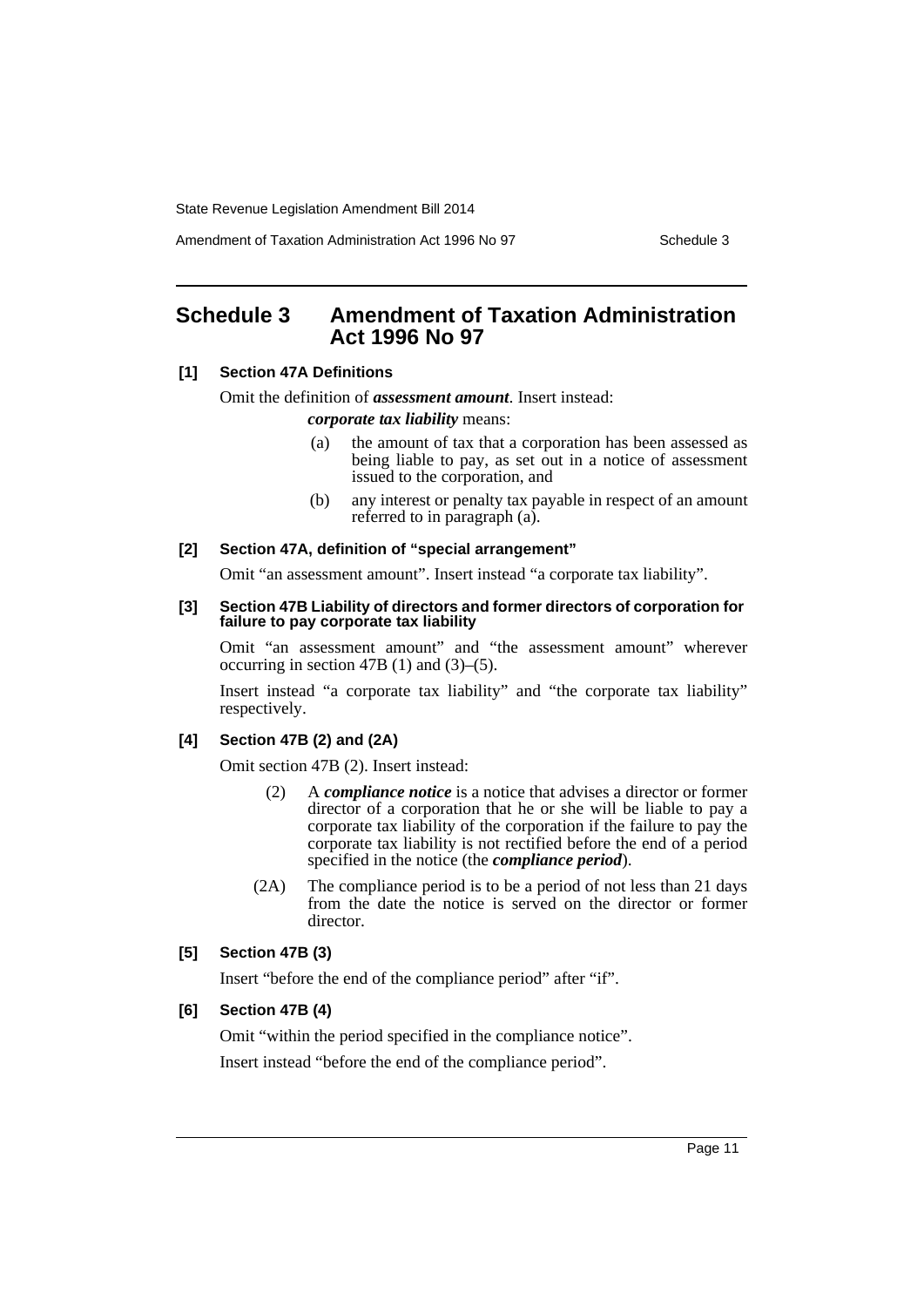Schedule 3 Amendment of Taxation Administration Act 1996 No 97

#### **[7] Section 47B (4A)**

Insert after section 47B (4):

(4A) The Chief Commissioner is to issue to the director or former director a notice of assessment of the tax liability of the director or former director under this Division.

#### **[8] Sections 47C and 47D**

Omit "an assessment amount" and "the assessment amount" wherever occurring.

Insert instead "a corporate tax liability" and "the corporate tax liability" respectively.

# **[9] Section 47E**

Omit the section. Insert instead:

#### **47E Defences**

In proceedings for the recovery of a corporate tax liability from a director or former director of a corporation under this Division, it is a defence to the recovery of the corporate tax liability from the director or former director if the director or former director establishes that:

- (a) the director or former director took all reasonable steps that were possible in the circumstances to ensure that the corporation rectified the failure to pay the corporate tax liability before the end of the compliance period for the compliance notice served on the director or former director, or
- (b) the director or former director was unable, because of illness or for some other similar good reason, to take steps to ensure that the corporation rectified the failure to pay the corporate tax liability before the end of the compliance period for the compliance notice served on the director or former director.